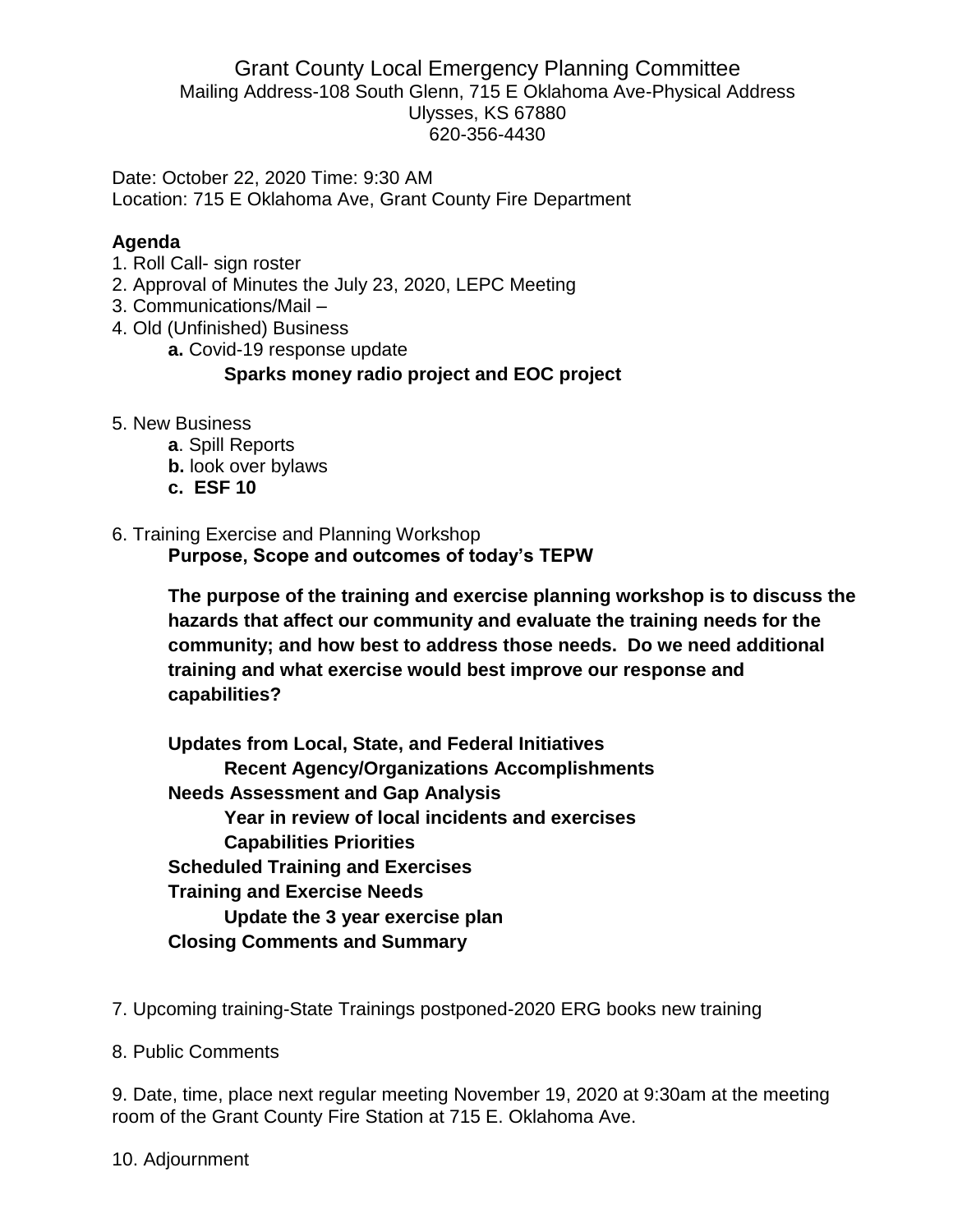February 27, 2020 -March 26, 2020-canceled-April 23, 2020-canceled May 28, 2020-canceled-June 25, 2020-Held-July 23, 2020-Held-August 27, 2020-Canceled September 24, 2020-Canceled-October 22, 2020 November 19, 2020(changed at January meeting)

#### 2019 TEPW information

**TEPW-Training Exercise Planning Workshop The purpose of the training and exercise planning workshop is to discuss the hazards that affect our community and evaluate the training needs for the community; and how best to address those needs. Do we need additional training and what exercise would best improve our response and capabilities?**

**The main threat to our community for the last year has been weather issues with high winds, hail and heavy rain. Now drought since we have not had much rain in the last two months. There is a lot of vegetation from the rain that is drying out from the lack of rain and high temperatures and wind to feed a fire.**

**Skyline Grain is putting in a new Fuel storage facility west of town. It could hold one million gallons of gas and 2 million gallons of diesel.**

**Because of the road construction in Garden City more of the larger vehicles are coming down US Highway 160. Paul Fort talked about all of the vehicles and chemicals they see come by the Emergency Services Building.**

**The Committee reviewed the paperwork from last year. The main threats to the county were 1 Severe Weather (which included all weather issues), 2 Wild land Fires, 3 Utility and Infrastructure Failure, 4 Infectious Disease/bio Terrorism Major Disease Outbreak, 5 Mass Casualty, 6 Hazardous Materials, 7 Animal Disease/FAD, Ag related Incidents, 8 Terrorism/Agri-Terrorism.** 

**The Committee decided Hazardous Materials should be moved up and Cybersecurity should be added.**

**For 2019 the threats will be.**

- **1. Severe Weather (which included all weather issues),**
- **2. Wild land Fires,**
- **3. Utility and Infrastructure Failure,**
- **4. Hazardous Materials**
- **5. Infectious Disease/bio Terrorism Major Disease Outbreak,**
- **6. Mass Casualty,**
- **7. Animal Disease/FAD, Ag related Incidents,**
- **8. Terrorism/Agri-Terrorism/Cyber-security**

**In January Grant County participated in the LEPC Hazardous Material Exercise in Garden City. The LEPC Exercise Committee put together the**